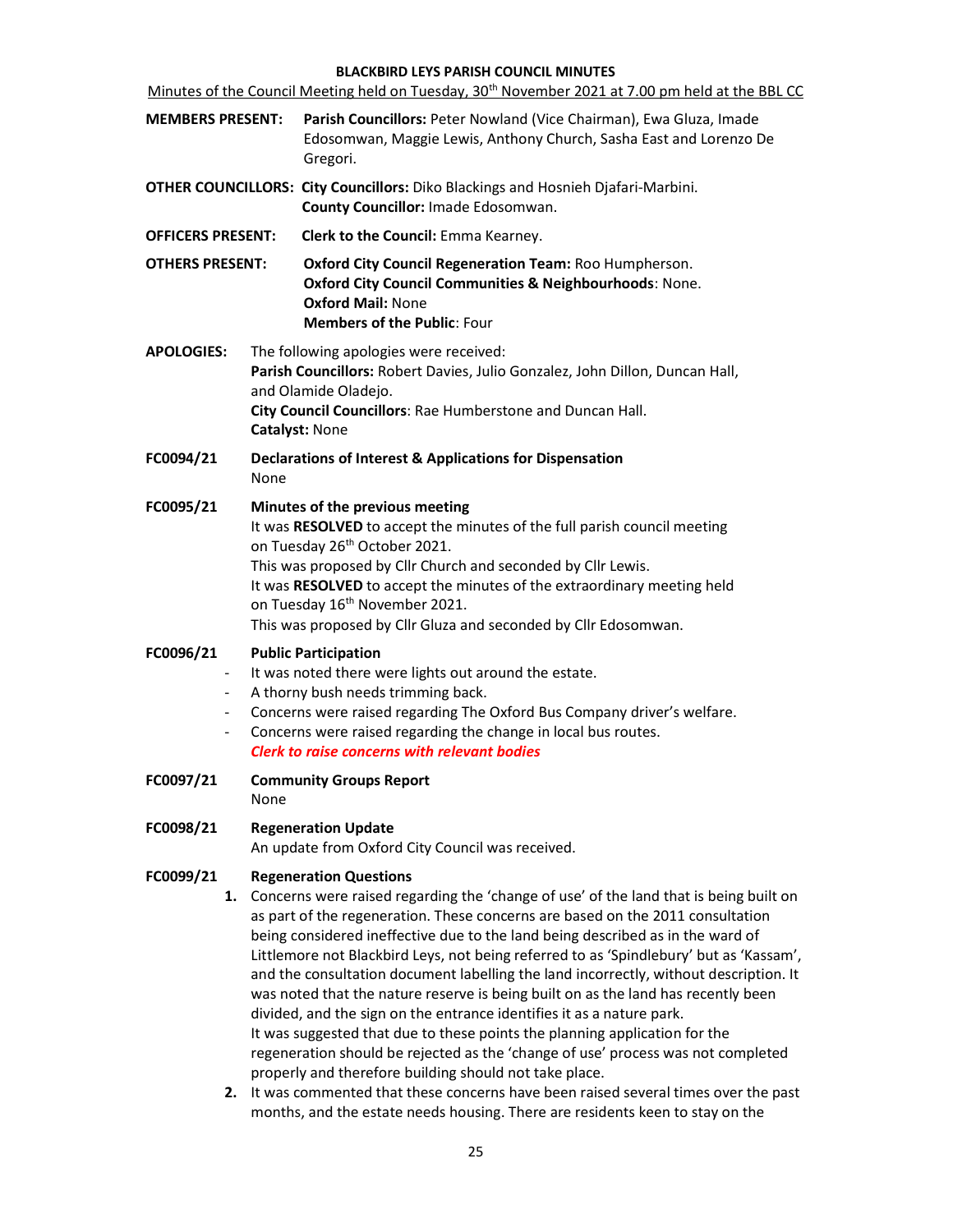estate near their families and therefore the regeneration has support. It was noted that the focus should now be to ensure the community centre is adequate for the estate's needs.

- 3. It was further commented that it would be good to know when the planning application for the regeneration can be expected, as this is where any comments can be made, and the overall scheme reviewed.
- 4. The Vice Chairman added that it would only be fair to ask the residents via consultation if they supported the regeneration or not.
- 5. It was proposed for the parish council to contest the 'change of use' of the land with the city council.

 This was proposed by Cllr De Gregori and had no seconder, so this motion FAILED.

# FC00100/21 Partnership Meetings

It was RESOLVED by majority vote for the clerk to chair and administrate the monthly partnership meeting at a total of 3 hours per month, and for Oxford City Council partnership group to provide the software to host. This was proposed by Cllr Gluza and seconded by Cllr Edosomwan. Action: Clerk to arrange with Communities & Neighbourhoods team.

## FC00101/21 CIL Fund Request

It was RESOLVED by majority vote for £5,000 to be awarded to the Linnet Close project on receipt of costings.

 This was proposed by Cllr Edosomwan and seconded by Cllr De Gregori Action: Cllr Church to send the costings to the clerk

## FC00102/21 To receive reports

## 1. Parish Councillors.

- i. An update on the on-going work for setting-up the Youth Council was received.
- ii. There was no update for the Community Asset Nomination.
- iii. The Vice Chairman confirmed the monthly walkaround and asset check took place.
- iv. It was suggested the parish council investigate wheel clamping on the estate. Action: Clerk to investigate

### 2. City Councillors

The councillors present gave their reports.

3. County Councillor.

The report was received.

# FC00103/21 Financial Matters

### 1. Internal Financial Controller

Cllr Edosomwan confirmed the review of the cashbook against the invoices for November 2021 was correct.

# 2. Cashbook

It was RESOLVED by unanimous vote to accept the payments for November and December 2021.

This was proposed by Cllr Church and seconded by Cllr Nowland.

| Date       | Payee                        | <b>Description</b> | <b>Invoice No</b> | Total  |
|------------|------------------------------|--------------------|-------------------|--------|
| 30/11/2021 | Amazon                       | Printer Ink        | 244196970         | £35.40 |
| 30/11/2021 | Amazon                       | Cat 5 cable        | GB12G4LVTAEU1     | £6.79  |
| 30/11/2021 | ICO                          | Annual certificate | See print out     | £35.00 |
| 25/11/2021 | Clerk                        | Salary             | See payslip       | Conf   |
| 25/11/2021 | <b>Oxford County Council</b> | Pension - Nov      | See print out     | Conf   |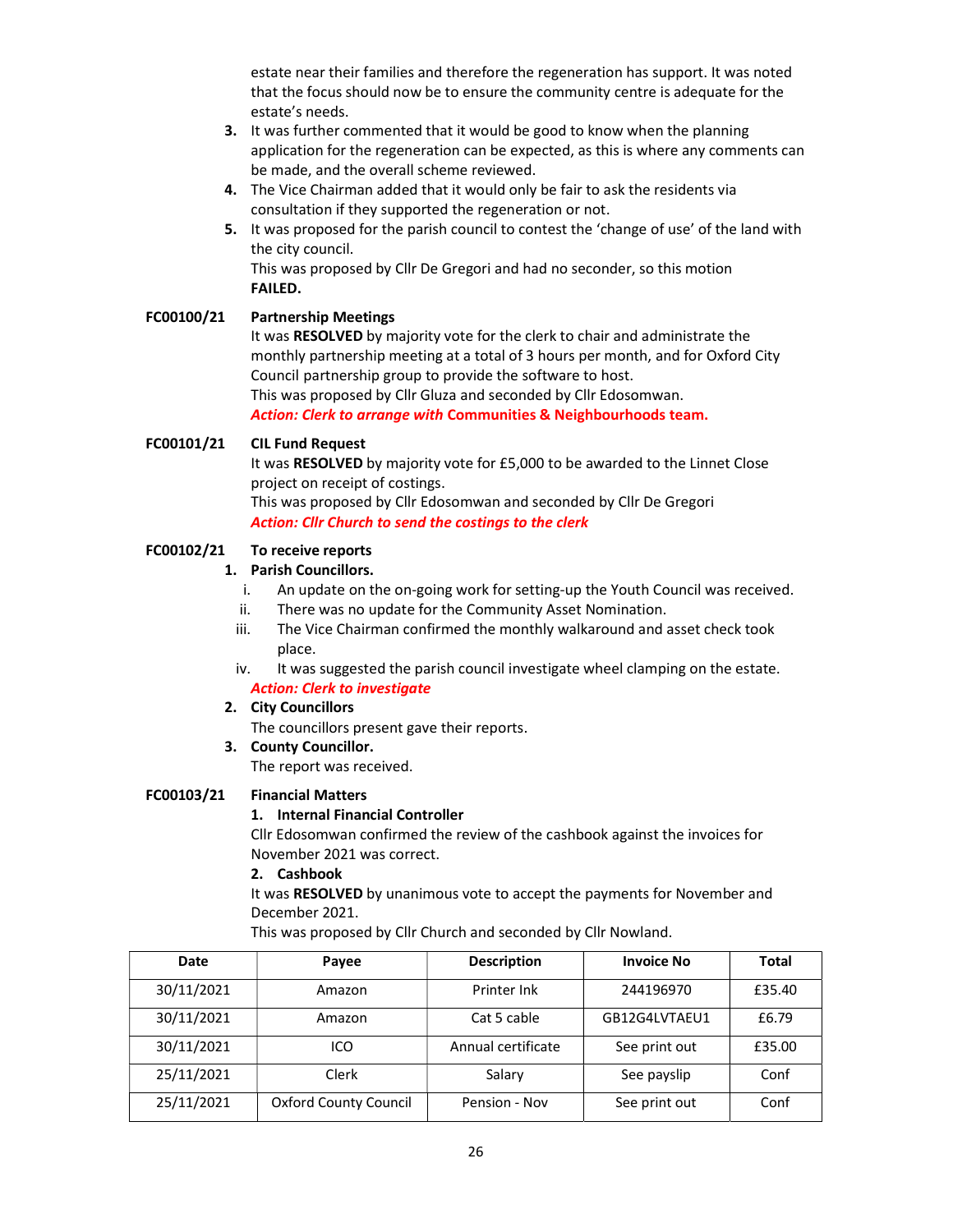| 25/11/2021 | Chairman                     | Allowance - Nov                  | See payslip   | Conf      |
|------------|------------------------------|----------------------------------|---------------|-----------|
| 25/11/2021 | <b>HMRC</b>                  | <b>Employee Contribution</b>     | See print out | Conf      |
| 25/11/2021 | Oxford Polish Assoc.         | Grant 1 <sup>st</sup> instalment | 70% of £2,000 | £1,400.00 |
| 25/12/2021 | Clerk                        | Salary                           | See payslip   | Conf      |
| 25/12/2021 | <b>Oxford County Council</b> | Pension - Dec                    | See print out | Conf      |
| 25/12/2021 | Chairman                     | Allowance - Dec                  | See print out | Conf      |
| 25/12/2021 | Clerk                        | Salary                           | See payslip   | Conf      |
|            |                              |                                  | <b>Total</b>  | £5,495.98 |

i. It was RESOLVED by majority vote for the meeting to be extended for 15 minutes. This was proposed by Cllr Church and seconded by Cllr Nowland.

## 3. Budget

i. It was RESOLVED by unanimous vote to accept the budget proposal for 2022-23. This was proposed by Cllr Nowland and seconded by Cllr Church.

| 2022-2023                      | <b>Budget</b> |
|--------------------------------|---------------|
| <b>SALARIES</b>                | Conf          |
| WAH & MILEAGE ALLOWANCE        | Conf          |
| <b>HMRC</b>                    | Conf          |
| <b>PENSION</b>                 | Conf          |
| CHAIRMAN                       | Conf          |
|                                | £24,600.00    |
| <b>HALL RENT</b>               | £506.25       |
| <b>STATIONERY</b>              | £500.00       |
| <b>POSTAGE</b>                 | £28.00        |
| <b>TELEPHONE USAGE</b>         | £80.00        |
| OFFICE 365                     | £79.99        |
| <b>BUSINESS DROPBOX</b>        | £199.99       |
| <b>ONLINE BANK ACCOUNT</b>     | £72.00        |
| <b>ONLINE BANK CARD</b>        | £86.00        |
| <b>EXPENSES</b>                | £150.00       |
| <b>OALC MEMBERSHIPS</b>        | £2,200.00     |
| <b>SLCC MEMBERSHIPS</b>        | £270.00       |
| <b>INSURANCE</b>               | £750.00       |
| <b>INFORMATION CERTIFICATE</b> | £35.00        |
| <b>AUDIT INTERNAL</b>          | £230.00       |
| <b>AUDIT EXTERNAL</b>          | £360.00       |
| <b>TRAINING</b>                | £600.00       |